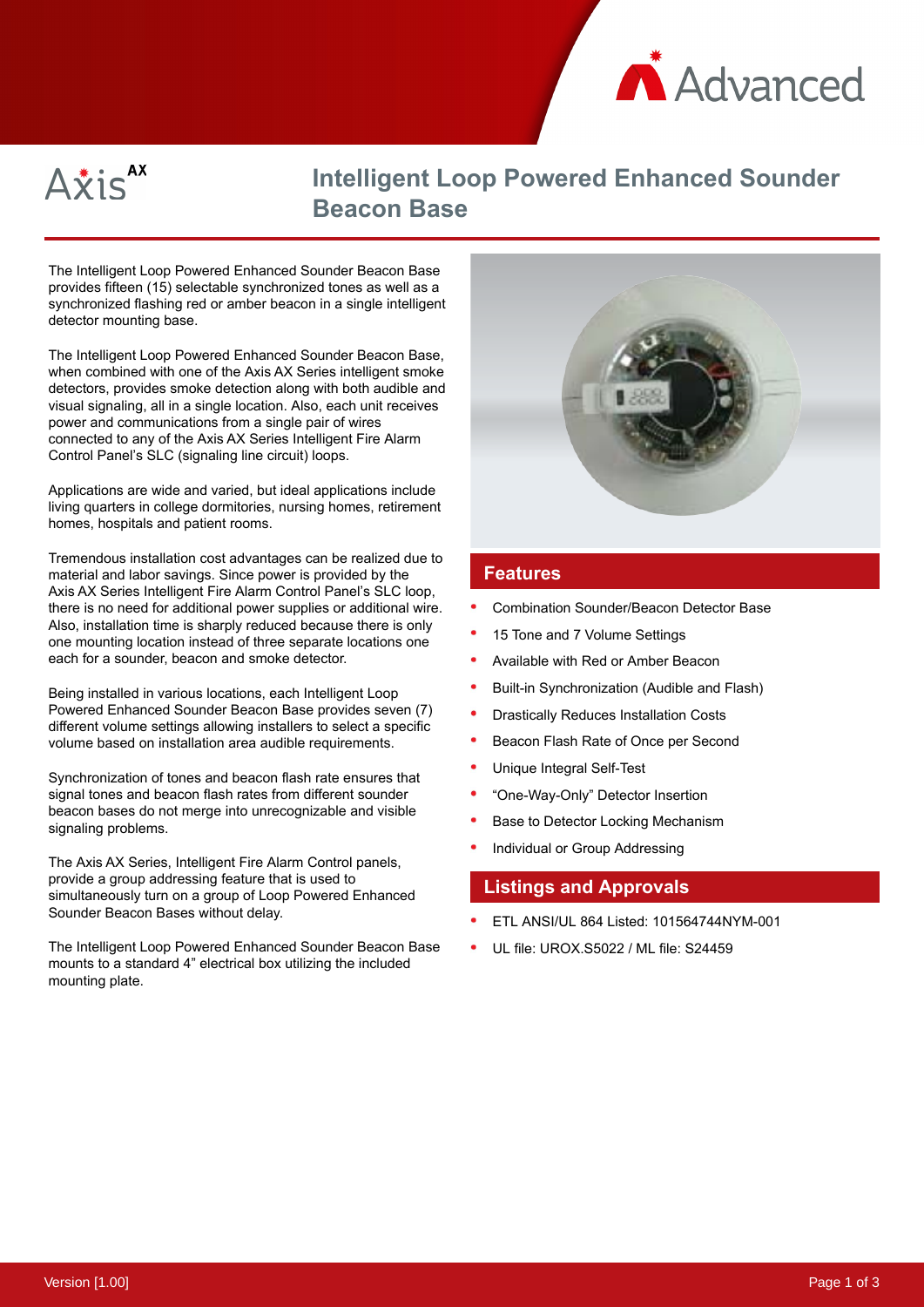## **Wiring Diagram**





Bases are specifically designed to enable "one-way-only" intelligent detector insertion without any need for force. Simply insert the detector and rotate clockwise. Incorporating a high degree of protection against unauthorized removal of detectors, each base can be locked to its associated detector by a mini hexagonal screw.

Utilizing the Advanced unique method of addressing intelligent detectors, the Intelligent Loop Powered Enhanced Sounder Beacon Bases incorporate a patented address ("XPerT") card. The address is quickly and easily set by removing "pips" on the XPerT card according to a chart supplied with each base. To save time during installation pre-addressed XPerT cards are available. Once the address is set on the XPerT card, it is then slid into the base and locked in place. By addressing the Axis AX Series detector in the base rather than in the detector, the all-too-common errors associated with detector removal and maintenance are eliminated.

## **Audibility Table**

| <b>Device Setting</b> | <b>Tone</b>                     | <b>Frequency</b>                         | dB (A) @ 10 Ft. |
|-----------------------|---------------------------------|------------------------------------------|-----------------|
| 1                     | Apollo Evacuation Tone          | 550Hz for 0.5s, 825Hz for 0.5s           | 48.1 to 70.8    |
| 2                     | Alternating (Hochiki & Fulleon) | 925Hz for 0.25s, 626Hz for 0.25s         | 53.6 to 70.8    |
| 3                     | Medium Sweep                    | 800Hz to 970Hz at 1Hz                    | 51.5 to 71.8    |
| 4                     | Fast Sweep                      | 2500Hz to 2850Hz at 9Hz                  | 54.3 to 81.6    |
| 5                     | Dutch Slow Whoop (Sweep)        | 500Hz to 1200Hz for 3.5s, 0.5s off       | 48.3 to 81.6    |
| 6                     | DIN Tone (Sweep)                | 1200Hz to 500Hz for 1s                   | 49.8 to 70.8    |
| 7                     | Swedish Fire Tone               | 660Hz for 150ms on, 150ms off            | 50.9 to 69.2    |
| 8                     | Aus (Fast Rise Sweep)           | 3x (500Hz to 1200Hz for 0.5s) 0.5s off   | 46.2 to 66.7    |
| 9                     | NZ (Slow Rise Sweep)            | 500Hz to 1200Hz for 3.75s, 0.25s of      | 48.5 to 70.5    |
| 10                    | US Temporal LF (ISO 8201)       | 3x (970Hz for 0.5s on, 0.5s off) 1s off  | 47.7 to 70.4    |
| 11                    | US Temporal HF (ISO 8201)       | 3x (2850Hz for 0.5s on, 0.5s off) 1s off | 48.8 to 70.4    |
| 12                    | Simulated Bell Continuous       | n/a                                      | 50.1 to 76.4    |
| 13                    | <b>Emergency Warning Siren</b>  | n/a                                      | 50.5 to 73.5    |
| 14                    | Evacuation Tone                 | 970Hz Continuous                         | 51.7 to 73.3    |
| 15                    | <b>Apollo Evacuation Tone</b>   | 550Hz for 0.5s, 825Hz for 0.5s           | 46.6 to 75.5    |

Note: The sounder beacon is not intended for evacuation use, except at it's high volume setting.